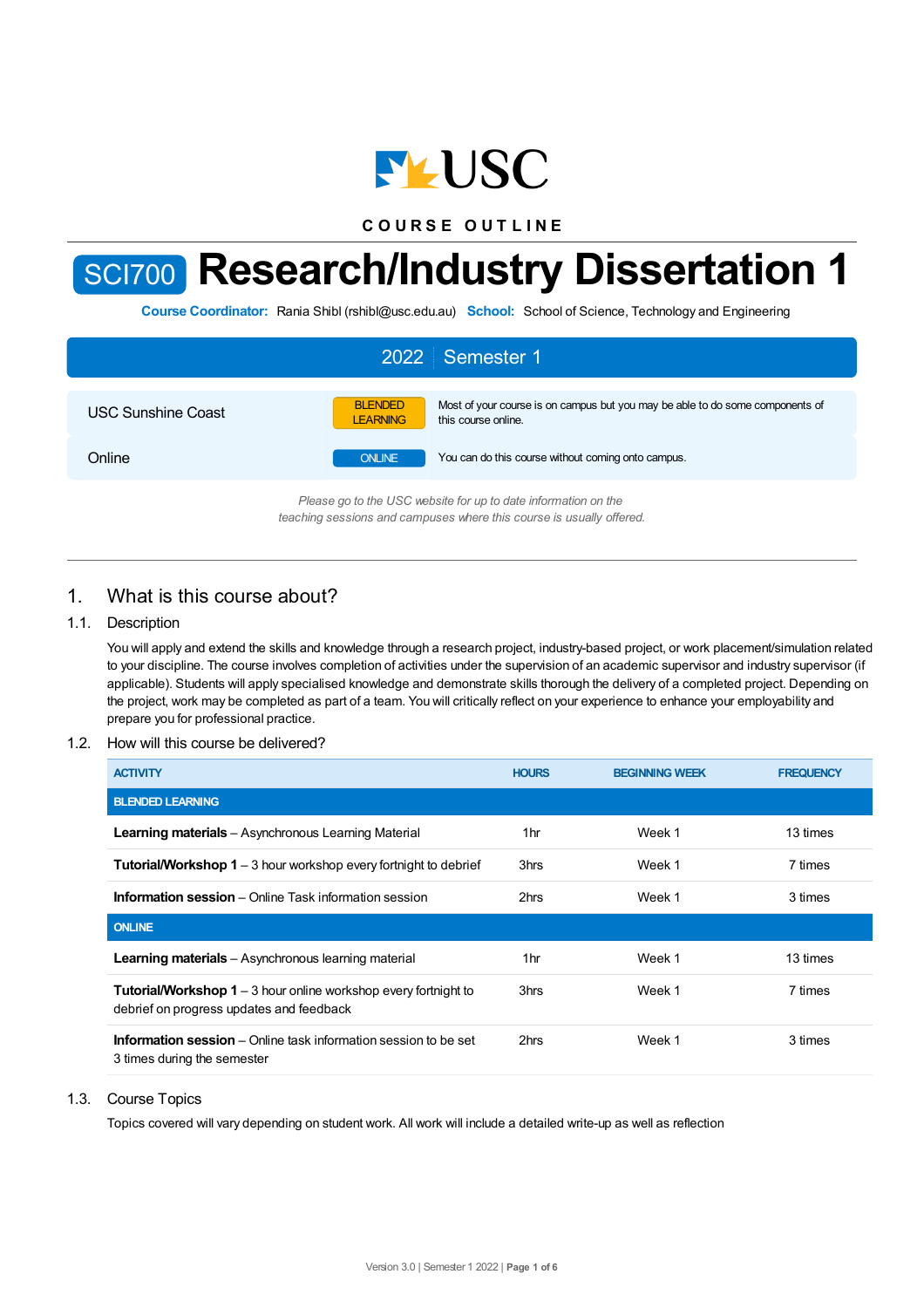# 2. What level is this course?

## 700 Level (Specialised)

Demonstrating a specialised body of knowledge and set of skills for professional practice or further learning. Advanced application of knowledge and skills in unfamiliar contexts.

## 3. What is the unit value of this course?

24 units

# 4. How does this course contribute to my learning?

|                    | <b>COURSE LEARNING OUTCOMES</b>                                                                 | <b>GRADUATE QUALITIES</b>                                                 |
|--------------------|-------------------------------------------------------------------------------------------------|---------------------------------------------------------------------------|
|                    | On successful completion of this course, you should be able to                                  | Completing these tasks<br>successfully will contribute to<br>you becoming |
|                    | Identify and apply specific discipline knowledge to plan, conduct and report project activities | Creative and critical thinker                                             |
| $\left( 2 \right)$ | Apply advanced research and technical skills to conduct project activities                      | Empowered                                                                 |
| $\sqrt{3}$         | Report on project activities and outcomes using advanced written and verbal communication.      | Engaged                                                                   |
| $\overline{4}$     | Critically reflect and evaluate on your performance and the development of any outcomes         | Creative and critical thinker                                             |
| 【5                 | Demonstrate personal and professional responsibility for own learning and work outcomes         | Engaged                                                                   |

# 5. Am Ieligible to enrol in this course?

Refer to the USC [Glossary](https://www.usc.edu.au/about/policies-and-procedures/glossary-of-terms-for-policy-and-procedures) of terms for definitions of "pre-requisites, co-requisites and anti-requisites".

## 5.1. Pre-requisites

Enrolled in any postgraduate program

5.2. Co-requisites

Not applicable

## 5.3. Anti-requisites

Not applicable

5.4. Specific assumed prior knowledge and skills (where applicable)

Not applicable

## 6. How am Igoing to be assessed?

6.1. Grading Scale

Standard Grading (GRD)

High Distinction (HD), Distinction (DN), Credit (CR), Pass (PS), Fail (FL).

6.2. Details of early feedback on progress

Each week students will provide updates on their progress. In addition , task 1 (proposal) feedback will provide guidance on work completed in Task 2 and Task 3.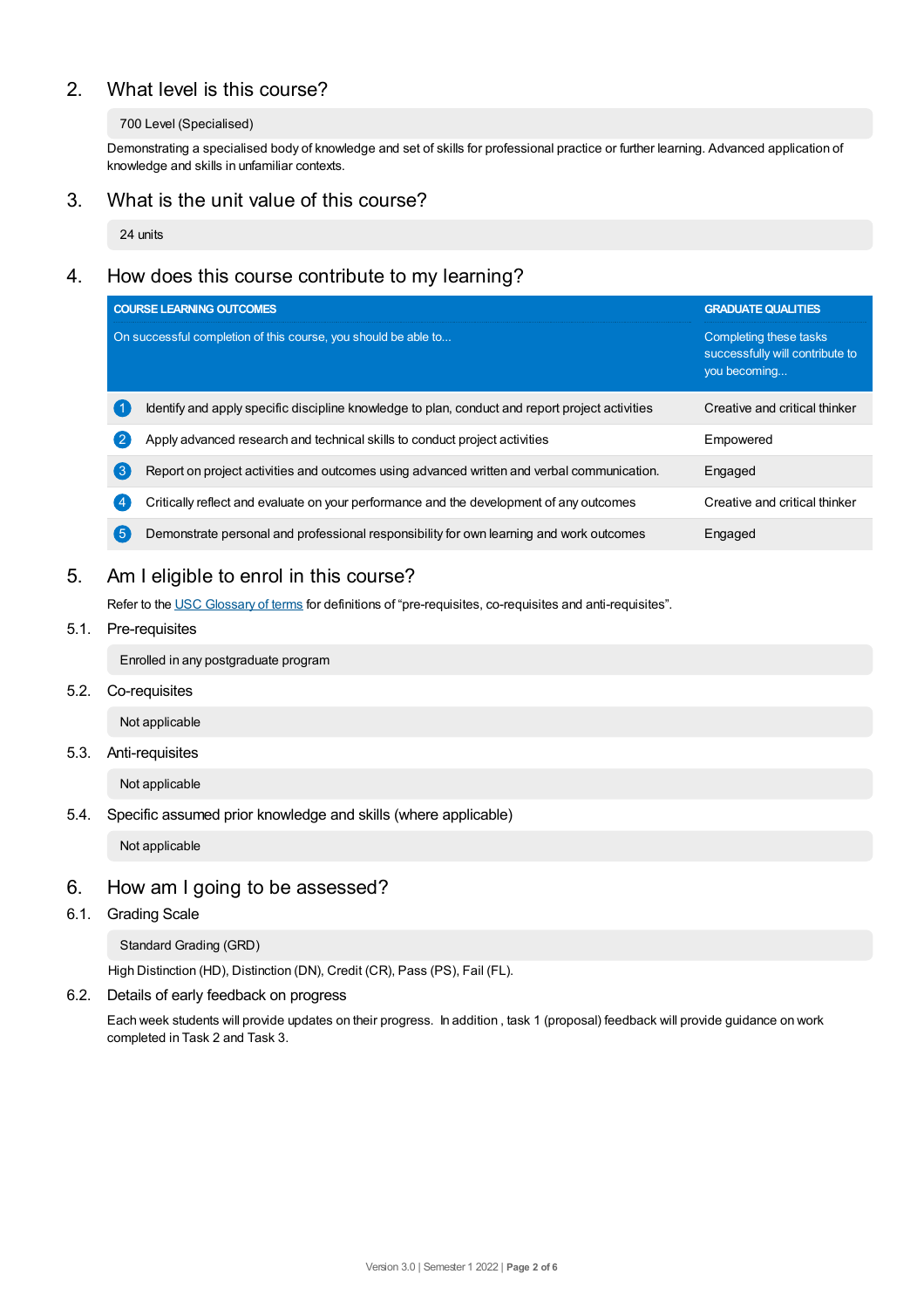## 6.3. Assessment tasks

| <b>DELIVERY</b><br><b>MODE</b> | <b>TASK</b><br>NO. | <b>ASSESSMENT</b><br><b>PRODUCT</b> | <b>INDIVIDUAL</b><br><b>OR GROUP</b> | <b>WEIGHTING</b><br>$\frac{9}{6}$ | <b>WHAT IS THE</b><br><b>DURATION /</b><br>LENGTH? | <b>WHEN SHOULD I</b><br>SUBMIT? | <b>WHERE SHOULD I</b><br><b>SUBMIT IT?</b>                      |
|--------------------------------|--------------------|-------------------------------------|--------------------------------------|-----------------------------------|----------------------------------------------------|---------------------------------|-----------------------------------------------------------------|
| All                            | $\mathbf{1}$       | <b>Written Piece</b>                | Individual or<br>Group               | 20%                               | 1500 words<br>or equivalent                        | Refer to Format                 | <b>Online Assignment</b><br>Submission with<br>plagiarism check |
| All                            | 2                  | Negotiated<br>Assessment            | Individual or<br>Group               | 50%                               | 2500-3000<br>words or<br>equivalent                | Week 13                         | <b>Online Assignment</b><br>Submission with<br>plagiarism check |
| All                            | 3                  | Oral and Written<br>Piece           | Individual                           | 30%                               | 750 words<br>and 10 minute<br>oral                 | Week 13                         | <b>Online Assignment</b><br>Submission with<br>plagiarism check |

## **All - Assessment Task 1:** Project plan/proposal

| <b>GOAL:</b>     | Develop a plan or proposal for your project that is<br>structured to allow for the successful<br>achievement of your goals.                                                                                                                                                                                              |                                     |  |  |  |
|------------------|--------------------------------------------------------------------------------------------------------------------------------------------------------------------------------------------------------------------------------------------------------------------------------------------------------------------------|-------------------------------------|--|--|--|
| <b>PRODUCT:</b>  | <b>Written Piece</b>                                                                                                                                                                                                                                                                                                     |                                     |  |  |  |
| <b>FORMAT:</b>   | You will be required to submit a proposal of the project you are completing including outlining the responsibilities,<br>expectations and evaluation<br>mechanisms associated with your project.<br>Due by week 5, but depending on the project, the proposal can be submitted earlier. Refer to Canvas for more details |                                     |  |  |  |
| <b>CRITERIA:</b> | No.                                                                                                                                                                                                                                                                                                                      | <b>Learning Outcome</b><br>assessed |  |  |  |
|                  | 1<br>Clear and achievable setting of goals and milestones measured against a realistic<br>time-line for completion                                                                                                                                                                                                       |                                     |  |  |  |
|                  | 2<br>Demonstrate the ability to design, coordinate and implement a project plan                                                                                                                                                                                                                                          |                                     |  |  |  |

## **All - Assessment Task 2:** Project Deliverable(s)

| <b>GOAL:</b>     | The output of the work for this task will be based on the agreed proposed plan from Task 1.                                                                                                                                                                                                          |                                                                                                                                          |                  |  |  |
|------------------|------------------------------------------------------------------------------------------------------------------------------------------------------------------------------------------------------------------------------------------------------------------------------------------------------|------------------------------------------------------------------------------------------------------------------------------------------|------------------|--|--|
| <b>PRODUCT:</b>  | <b>Negotiated Assessment</b>                                                                                                                                                                                                                                                                         |                                                                                                                                          |                  |  |  |
| <b>FORMAT:</b>   | Work on a real-world complex problem and evaluate the outcomes achieved against those planned at the outset of the<br>project identified in the proposal. You are required to submit any source code created and other project deliverables as<br>applicable. More details to be provided on Canvas. |                                                                                                                                          |                  |  |  |
| <b>CRITERIA:</b> | No.                                                                                                                                                                                                                                                                                                  | <b>Learning Outcome</b><br>assessed                                                                                                      |                  |  |  |
|                  |                                                                                                                                                                                                                                                                                                      | Application of critical and creative thinking in solving complex problem, through<br>designing, coordinating and implementing a solution | $(1)$ (2)        |  |  |
|                  | 2                                                                                                                                                                                                                                                                                                    | Application of appropriate tools to create a project output that meets the client's needs                                                | $\mathbf{C}$     |  |  |
|                  | 3                                                                                                                                                                                                                                                                                                    | Professional written communication                                                                                                       | $\left(3\right)$ |  |  |
|                  |                                                                                                                                                                                                                                                                                                      |                                                                                                                                          |                  |  |  |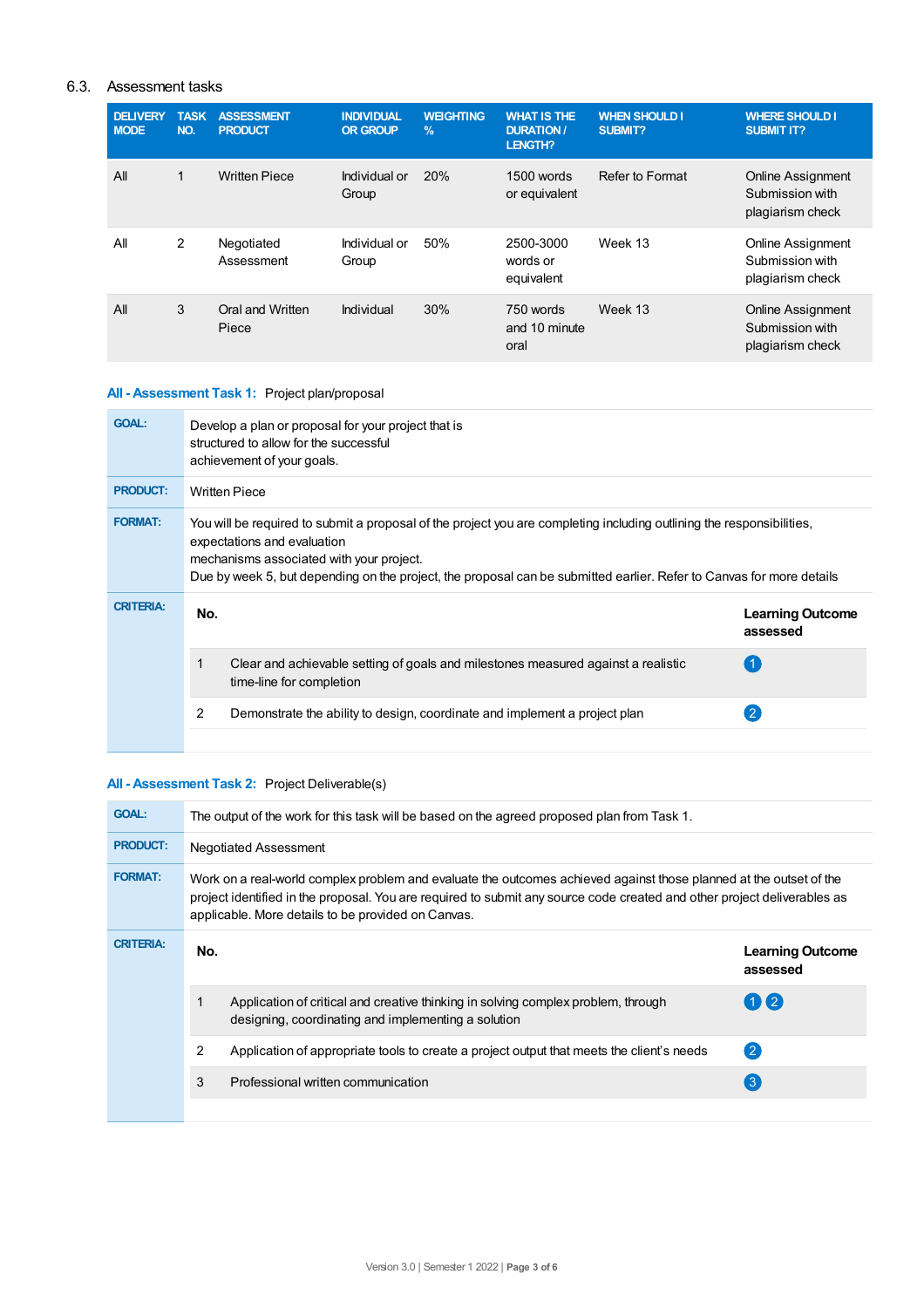#### **All - Assessment Task 3:** Reflection and Presentation

| <b>GOAL:</b>     |                                                                                                                                                                                                                                                                                                   | To reflect on the experience<br>with discussion and evaluation of<br>outcomes as well as any group processes (if part of a group). |                                     |  |
|------------------|---------------------------------------------------------------------------------------------------------------------------------------------------------------------------------------------------------------------------------------------------------------------------------------------------|------------------------------------------------------------------------------------------------------------------------------------|-------------------------------------|--|
| <b>PRODUCT:</b>  |                                                                                                                                                                                                                                                                                                   | Oral and Written Piece                                                                                                             |                                     |  |
| <b>FORMAT:</b>   | This is an individually assessed task.<br>This is a reflection on the work you completed during the course of the semester. You are expected to critically evaluate the<br>skills gained through this project. The presentation is an opportunity to share the work and outcomes with your peers. |                                                                                                                                    |                                     |  |
| <b>CRITERIA:</b> | No.                                                                                                                                                                                                                                                                                               |                                                                                                                                    | <b>Learning Outcome</b><br>assessed |  |
|                  |                                                                                                                                                                                                                                                                                                   | Critically reflect and evaluate individual business skills gained in working through the<br>project                                | $4$ K 5                             |  |
|                  | 2                                                                                                                                                                                                                                                                                                 | Professional oral communication skills                                                                                             | 3                                   |  |

## 7. Directed study hours

A 12-unit course will have total of 150 learning hours which will include directed study hours (including online if required), self-directed learning and completion of assessable tasks. Directed study hours may vary by location. Student workload is calculated at 12.5 learning hours per one unit.

## 8. What resources do I need to undertake this course?

Please note: Course information, including specific information of recommended readings, learning activities, resources, weekly readings, etc. are available on the course Canvas site– Please log in as soon as possible.

#### 8.1. Prescribed text(s) or course reader

There are no required/recommended resources for this course.

#### 8.2. Specific requirements

Not applicable

## 9. How are risks managed in this course?

Health and safety risks for this course have been assessed as low. It is your responsibility to review course material, search online, discuss with lecturers and peers and understand the health and safety risks associated with your specific course of study and to familiarise yourself with the University's general health and safety principles by reviewing the online [induction](https://online.usc.edu.au/webapps/blackboard/content/listContentEditable.jsp?content_id=_632657_1&course_id=_14432_1) training for students, and following the instructions of the University staff.

## 10. What administrative information is relevant to this course?

#### 10.1. Assessment: Academic Integrity

Academic integrity is the ethical standard of university participation. It ensures that students graduate as a result of proving they are competent in their discipline. This is integral in maintaining the value of academic qualifications. Each industry has expectations and standards of the skills and knowledge within that discipline and these are reflected in assessment.

Academic integrity means that you do not engage in any activity that is considered to be academic fraud; including plagiarism, collusion or outsourcing any part of any assessment item to any other person. You are expected to be honest and ethical by completing all work yourself and indicating in your work which ideas and information were developed by you and which were taken from others. You cannot provide your assessment work to others.You are also expected to provide evidence of wide and critical reading, usually by using appropriate academic references.

In order to minimise incidents of academic fraud, this course may require that some of its assessment tasks, when submitted to Canvas, are electronically checked through Turnitin. This software allows for text comparisons to be made between your submitted assessment item and all other work to which Turnitin has access.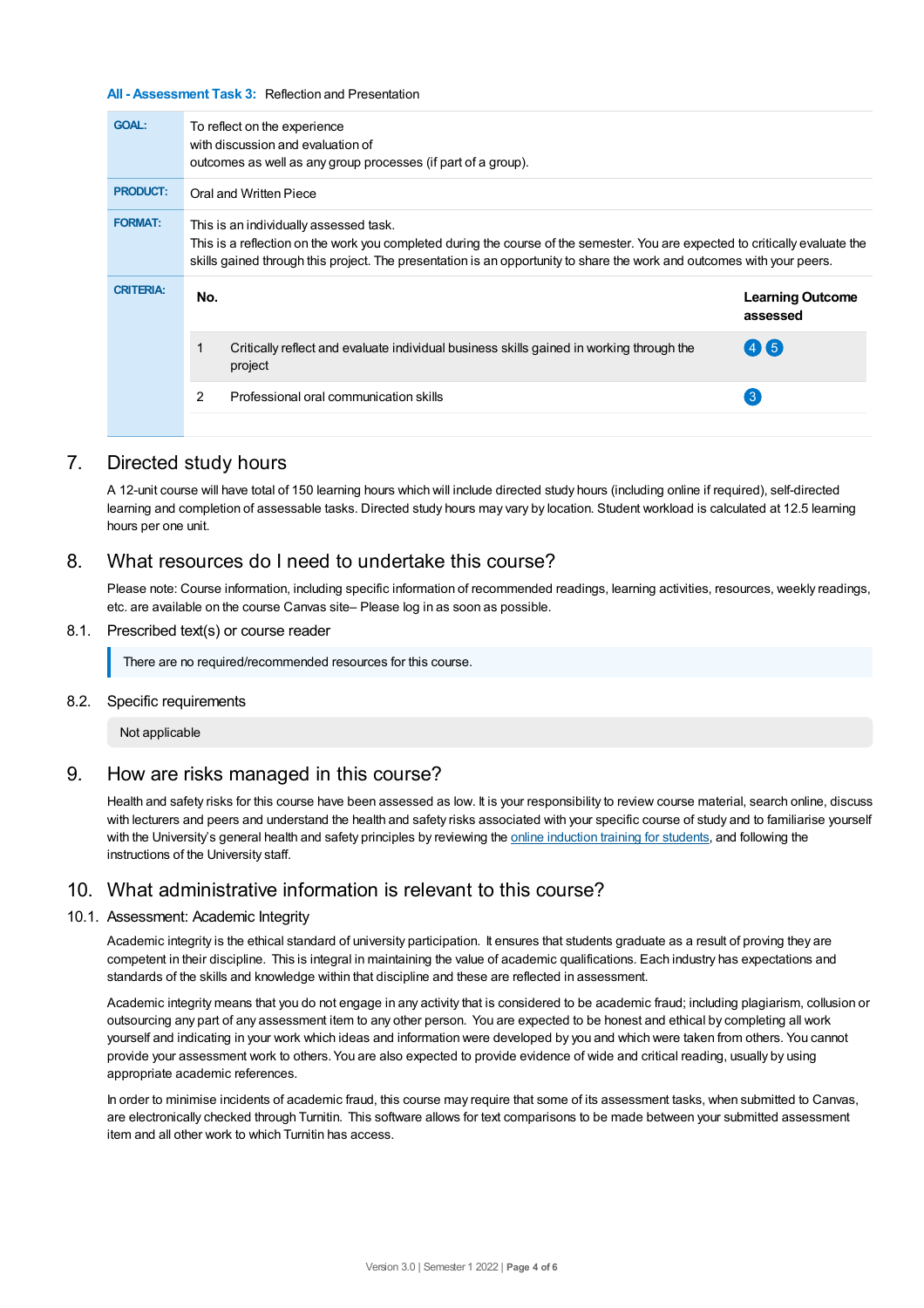#### 10.2. Assessment: Additional Requirements

Eligibility for Supplementary Assessment

Your eligibility for supplementary assessment in a course is dependent of the following conditions applying:

The final mark is in the percentage range 47% to 49.4% The course is graded using the Standard Grading scale You have not failed an assessment task in the course due to academic misconduct

#### 10.3. Assessment: Submission penalties

#### Submission penalties

Penalties for late submission of assessment tasks If Standard graded course, add:

Late submission of assessment tasks will be penalised at the following maximum rate:

5% (of the assessment task's identified value) per day for the first two days from the date identified as the due date for the assessment task

10% (of the assessment task's identified value) for the third day

20% (of the assessment task's identified value) for the fourth day and subsequent days up to and including seven days from the date identified as the due date for the assessment task

A result of zero is awarded for an assessment task submitted seven days from the date identified as the due date for the assessment task. Weekdays and weekends are included in the calculation of days late.

To request an extension, you must contact your Course Coordinator and supply the required documentation to negotiate an outcome.

#### 10.4. SafeUSC

USC is committed to a culture of respect and providing a safe and supportive environment for all members of our community. For immediate assistance on campus contact SafeUSC by phone: 07 [5430](tel:07%205430%201168) 1168 or using the [SafeZone](https://www.safezoneapp.com) app. For general enquires contact the SafeUSC team by phone 07 [5456](tel:07%205456%203864) 3864 or email [safe@usc.edu.au](mailto:safe@usc.edu.au).

The SafeUSC Specialist Service is a Student Wellbeing service that provides free and confidential support to students who may have experienced or observed behaviour that could cause fear, offence or trauma. To contact the service call 07 [5430](tel:07%205430%201226) 1226 or email [studentwellbeing@usc.edu.au](mailto:studentwellbeing@usc.edu.au).

#### 10.5. Study help

For help with course-specific advice, for example what information to include in your assessment, you should first contact your tutor, then your course coordinator, if needed.

If you require additional assistance, the Learning Advisers are trained professionals who are ready to help you develop a wide range of academic skills. Visit the Learning [Advisers](https://www.usc.edu.au/current-students/student-support/academic-and-study-support/learning-advisers) web page for more information, or contact Student Central for further assistance: +61 7 5430 2890 or [studentcentral@usc.edu.au](mailto:studentcentral@usc.edu.au).

10.6. Wellbeing Services

Student Wellbeing provide free and confidential counselling on a wide range of personal, academic, social and psychological matters, to foster positive mental health and wellbeing for your academic success.

To book a confidential appointment go to [Student](https://studenthub.usc.edu.au/) Hub, email [studentwellbeing@usc.edu.au](mailto:studentwellbeing@usc.edu.au) or call 07 5430 1226.

10.7. AccessAbility Services

Ability Advisers ensure equal access to all aspects of university life. If your studies are affected by a disability, learning disorder mental health issue, injury or illness, or you are a primary carer for someone with a disability or who is considered frail and aged, [AccessAbility](https://www.usc.edu.au/learn/student-support/accessability-services/documentation-requirements) Services can provide access to appropriate reasonable adjustments and practical advice about the support and facilities available to you throughout the University.

To book a confidential appointment go to [Student](https://studenthub.usc.edu.au/) Hub, email [AccessAbility@usc.edu.au](mailto:AccessAbility@usc.edu.au) or call 07 5430 2890.

#### 10.8. Links to relevant University policy and procedures

For more information on Academic Learning & Teaching categories including:

- Assessment: Courses and Coursework Programs
- Review of Assessment and Final Grades
- Supplementary Assessment
- Administration of Central Examinations
- Deferred Examinations
- Student Academic Misconduct
- Students with a Disability

Visit the USC website: <https://www.usc.edu.au/explore/policies-and-procedures#academic-learning-and-teaching>